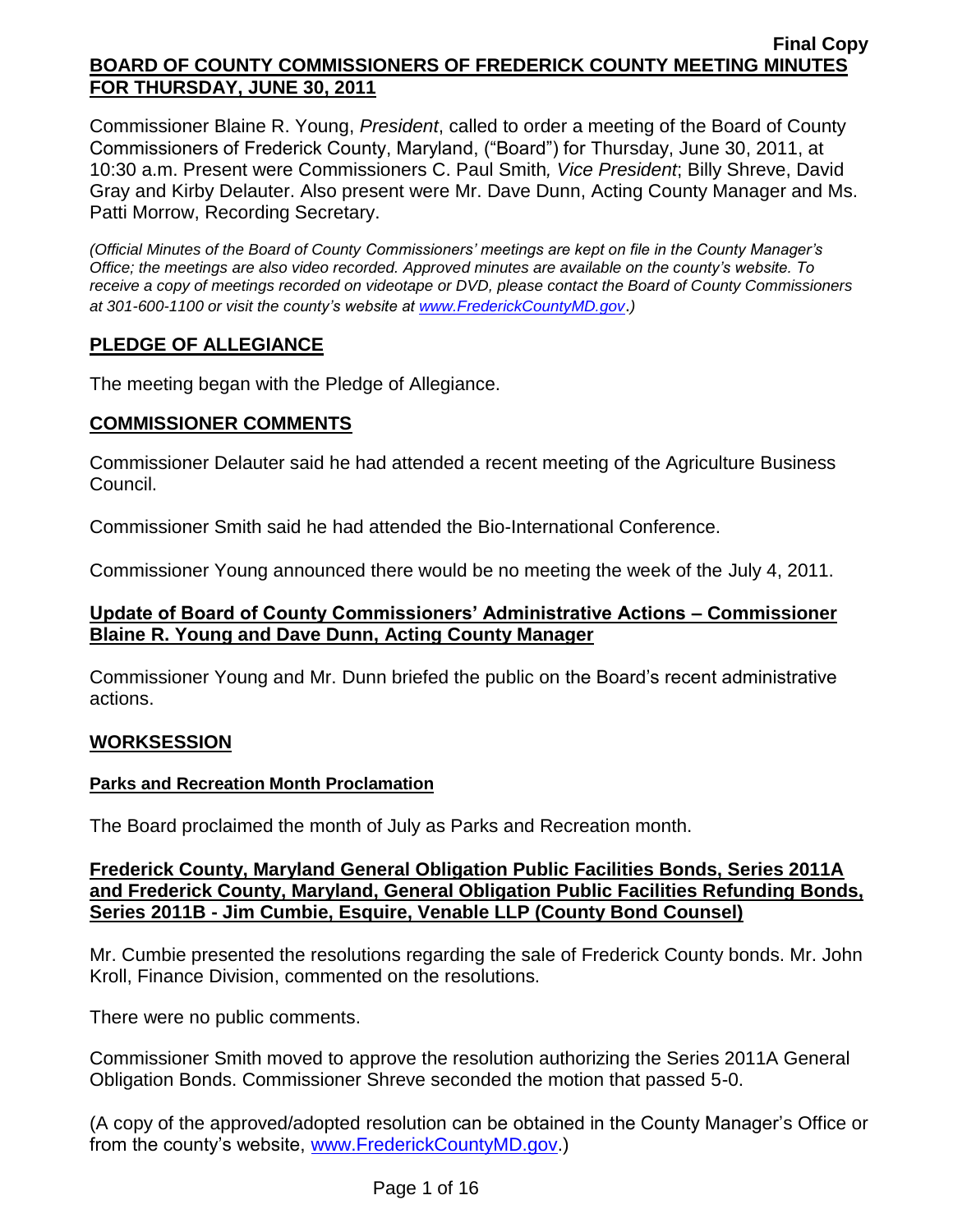Commissioner Smith moved to approve the resolution authorizing the Series 2011B General Obligation Refunding Bonds. Commissioner Gray seconded the motion that passed 5-0.

(A copy of the approved/adopted resolution can be obtained in the County Manager's Office or from the county's website, [www.FrederickCountyMD.gov.](http://www.frederickcountymd.gov/))

### **PUBLIC HEARING**

### **To Consider the Proposed Reissuance of Frederick County Bonds for Saint Thomas More Academy, Inc. – Jim Cumbie, Esquire, Venable LLP (County Bond Counsel)**

Mr. Cumbie briefed the Board on the request from Saint Thomas More Academy, Inc. He noted the public hearing was merely a formality to change the payment terms between the PNC Bank and Saint Thomas More Academy, Inc.

Commissioner Smith moved to approve the reissuance of Frederick County bonds for Saint Thomas More Academy, Inc. Commissioner Shreve seconded the motion that passed 5-0.

### **WORKSESSION**

## **FY 2012 Commercial Insurance Report and Renewal – Insurance Committee (Committee) and Mike Beard, Finance Division**

Commissioner Young disclosed Paul Brunner, Committee member, was his insurance agent.

Mr. Brunner presented the insurance report.

Laurie Jansen, BB&T Frederick Underwriters; and Phil Mullen, Ric Adams and J.R. Ramsburg Committee members, were also present.

There were no public comments.

Commissioner Delauter requested the Committee look into the flood insurance coverage.

Commissioner Shreve requested the Committee provide background data on the public officials liability.

Commissioner Gray moved to approve the insurance recommendation as presented. Commissioner Smith seconded the motion that passed 5-0.

## **Introduction of GIS-At-A-Glance Application – Sherry Weakley, Interagency Information Technologies (IIT)**

Ms. Amber DeMorett, Community Development Division; Linda Warthen, Emergency Management Division; and Michael Stranovsky, IIT Division, presented the GIS-At-A-Glance.

There were no public comments.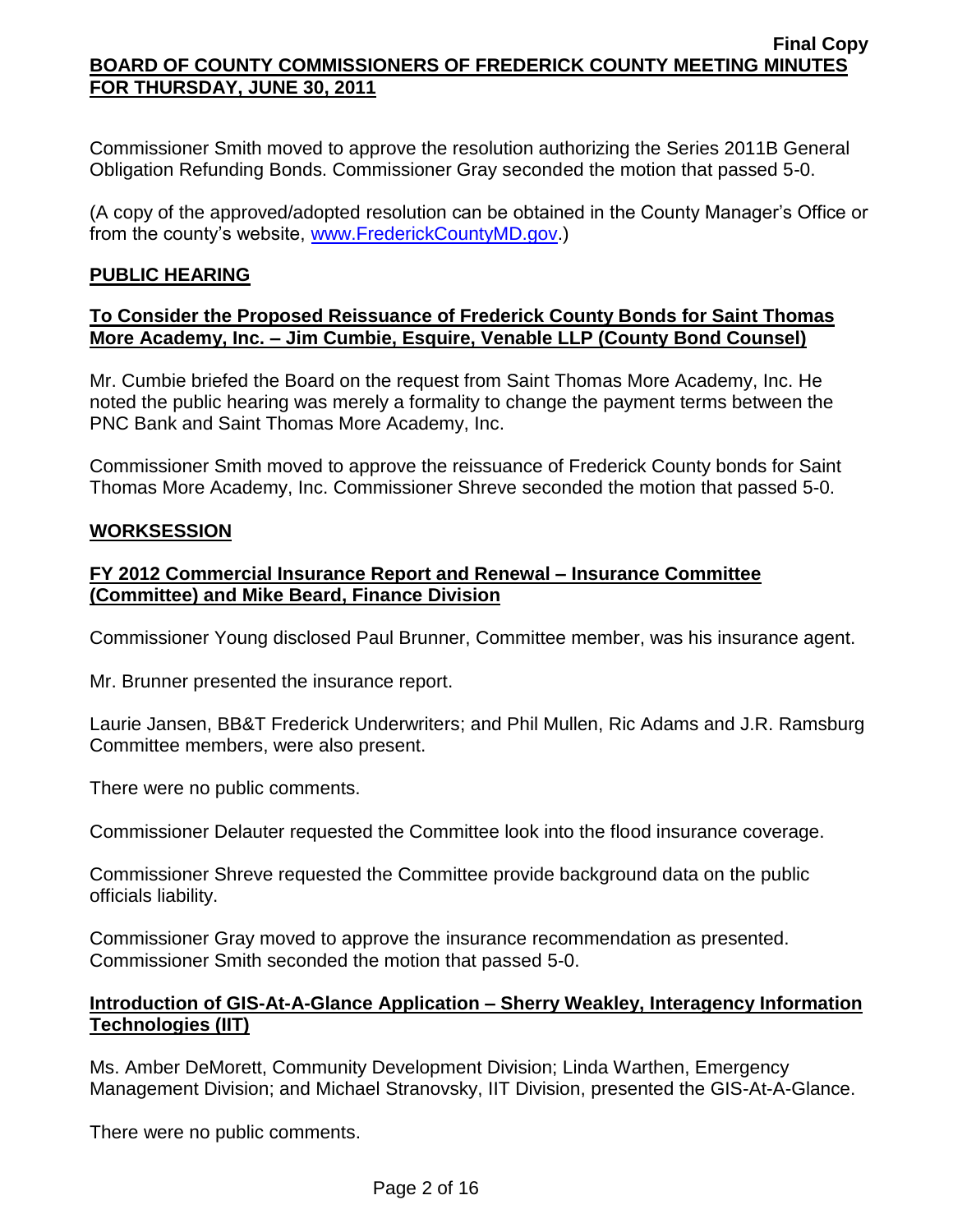No action was taken as the item was informational.

# **Appointments/Reappointments to Boards/Commissions/Committees – Joyce Grossnickle, Office of the County Manager**

Ms. Grossnickle presented the following appointments/reappointments.

### Advisory Plumbing Board

There were no public comments.

Commissioner Gray moved to reappoint Mr. Michael Late to serve a four-year term to take effect July 1, 2011, and expire June 30, 2015. Commissioner Smith seconded the motion that passed 5-0.

## Affordable Housing Council

Ms. Jenny Short, Citizens Services Division, commented.

There were no public comments.

Commissioner Smith moved to appoint Ms. Marcie Carnahan to fill an unexpired term to expire June 30, 2012; Ms. Janet Fogle to fill an unexpired term to expire June 30, 2012; and Mr. David Minton to serve a three-year term to become effective July 1, 2011, and expire June 30, 2014. Commissioner Gray seconded the motion that passed 5-0.

## Agriculture Business Council

There were no public comments.

Commissioner Smith moved to appoint Mr. Anthony Aellen to fill an unexpired term, effective immediately, to expire June 30, 2012 and Mr. Robert Smariga to serve a three-year term to take effect July 1, 2011, and expire June 30, 2014. Commissioner Delauter seconded the motion that passed 5-0.

### Citizens Nursing Home Board of Trustees

There were no public comments.

Commissioner Smith moved to reappoint Ms. E. Sue Ferguson and Ms. Nancy Haines to serve three-year terms to take effect July 1, 2011, and expire on June 30, 2014; and appoint Mr. Charles Clark to fill an unexpired term, effective immediately, to expire June 30, 2012. Commissioner Shreve seconded the motion that passed 5-0.

## Ethics Commission

There were no public comments.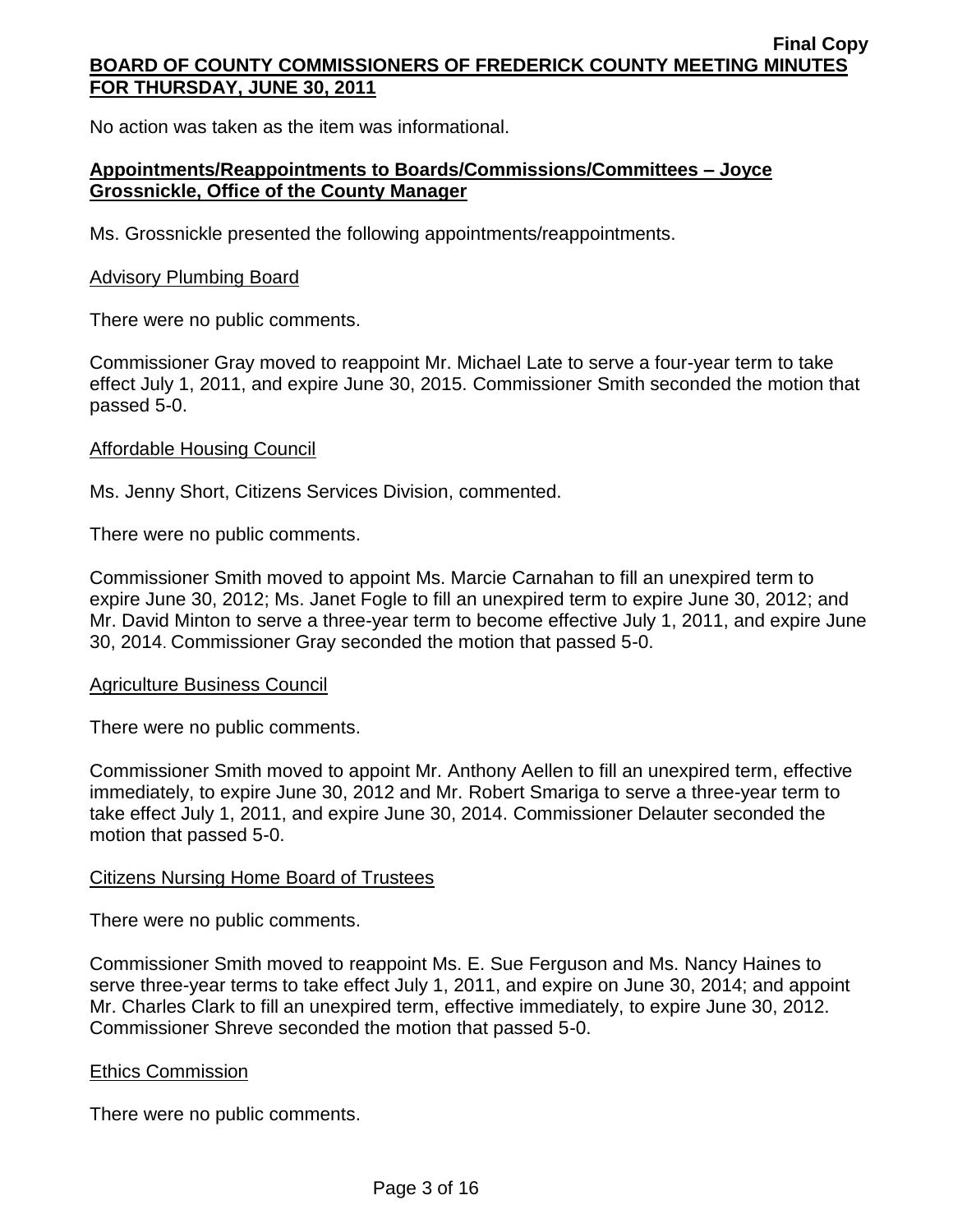Commissioner Shreve moved to approve appointment of Hayden Duke to serve a three-year term to take effect July 1, 2011 and to expire June 30, 2014. Commissioner Gray seconded the motion that passed 5-0.

At the request of the Board, Commissioner Shreve withdrew his motion.

Commissioner Gray moved to interview Mr. Hayden Duke, Ms. Carolle Cox and Mr. David Pearce for the position of full member on the Ethics Commission. Commissioner Smith seconded the motion that passed 5-0.

## **Historic Preservation Commission**

There were no public comments.

Commissioner Smith moved to reappoint Mr. Gary Baker, Ms. Kristie Baynard, Ms. Kathryn McKenzie and Mr. James Moser to serve three-year terms to take effect July 1, 2011, and expire June 30, 2014. Commissioner Shreve seconded the motion that passed 5-0.

### Parks and Recreation Commission

There were no public comments.

Commissioner Smith moved to appoint Mr. William Lukens, Esquire and Mr. Darren Wigfield to serve four-year terms to take effect July 1, 2011, and expire June 30, 2015. Commissioner Gray seconded the motion that passed 5-0.

### Roads Board

There were no public comments.

Commissioner Delauter moved to appoint Mr. Stephen Haller to serve a five-year term to take effect July 1, 2011, and expire June 30, 2016. Commissioner Shreve seconded the motion that passed 4-1 with Commissioner Gray opposed. It was indicated if Mr. Haller did not accept the position, it would be offered to Mr. James Strawsburg.

### **Sustainability Commission**

There were no public comments.

Commissioner Smith moved to reappoint Ms. Lisa Gaver and Mr. Fred Ugast to serve threeyear terms to take effect July 1, 2011, and expire June 30, 2014; and appoint Ms. Karen Buchsbaum and Mr. John Hartner Jr. to serve three-year terms to take effect July 1, 2011, and expire June 30, 2014. Commissioner Gray seconded the motion.

Commissioner Young requested the motion be split.

The motion to approve the reappointment of Ms. Gaver and the appointment of Ms. Buchsbaum and Mr. Hartner passed 5-0.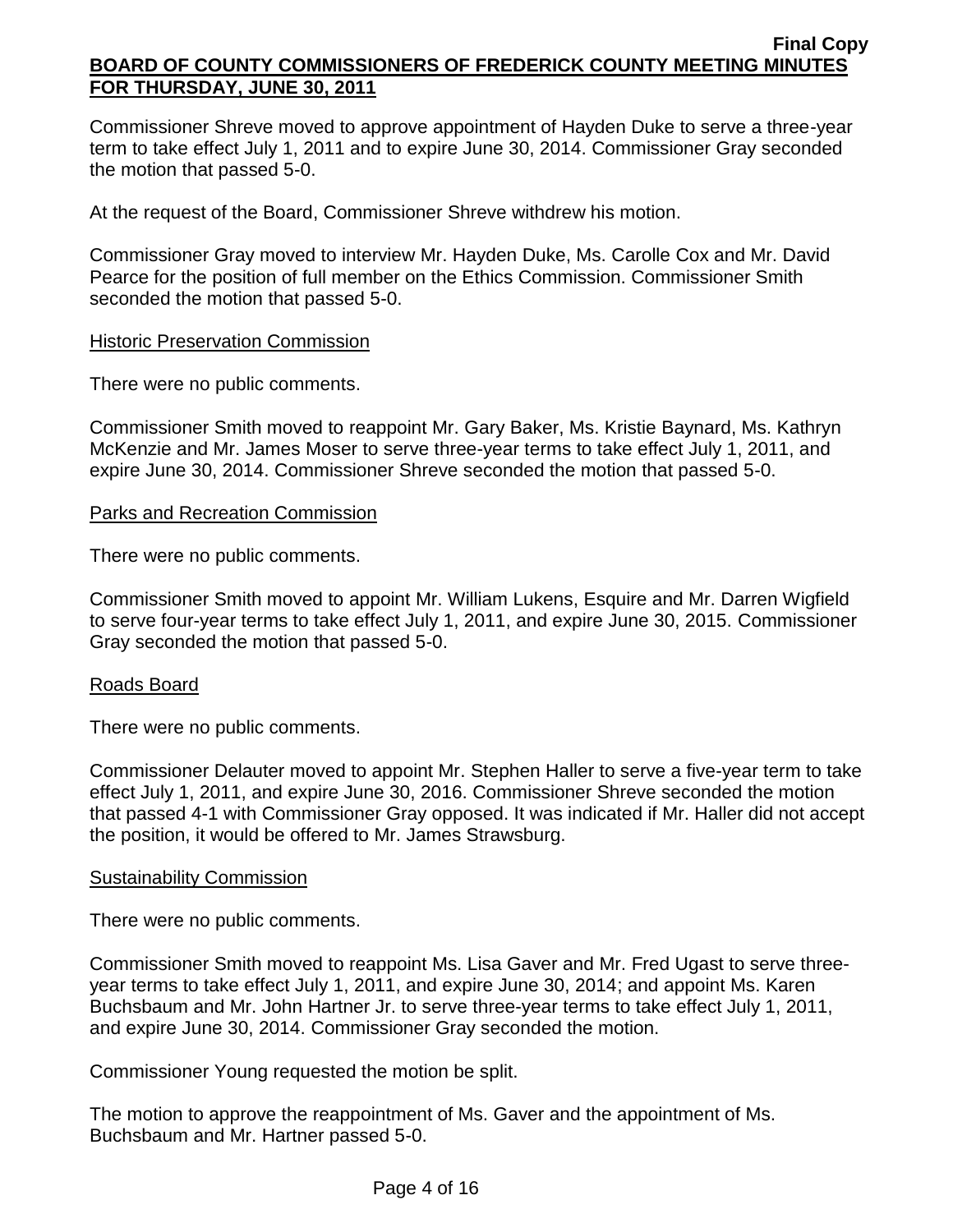The motion to approve the reappointment of Mr. Ugast passed 3-2 with Commissioners Young and Shreve opposed.

## Technology Council of Frederick County

There were no public comments.

Commissioner Smith moved to appoint Mr. Dan Jamison to serve a four-year term to take effect July 1, 2011, and expire June 30, 2015. Commissioner Gray seconded the motion that passed 5-0.

### Transportation Services Advisory Council

There were no public comment.

Commissioner Smith moved to reappoint Mr. Jack Cash to serve a three-year term to take effect July 1, 2011, and expire June 30, 2014; and appoint Ms. Elizabeth Fetting and Mr. Josh Rouch to serve three-year terms to take effect July 1, 2011, and expire June 30, 2014.

## **AGENDA BRIEFING**

Staff reviewed with the Board the following item scheduled for a public hearing on Thursday, July 14 at 10:00 a.m.

Alarm Ordinance Revisions – Gary Hessong, Community Development Division

# **CONSENT AGENDA**

The following items were removed from the consent agenda:

## BID AWARDS

- 1. Purchasing Memo #11-224 Renewal of PeopleSoft Pension Administration Module Functional and Technical Consulting Services (Piggyback Contract) Award to: eFUSION Consulting Estimated contract amount: \$330,000.00
- 2. Purchasing Memo #11-225 Renewal of Oracle (PeopleSoft) Maintenance for Frederick Community College (Sole Source) Award to: Oracle Award amount: \$258,190.98
- 3. Purchasing Memo #11-233 Bid #11-38, FY 2012 Asphalt and Stone Materials Award to: Various Vendors Estimated annual amount: \$1,180,000.00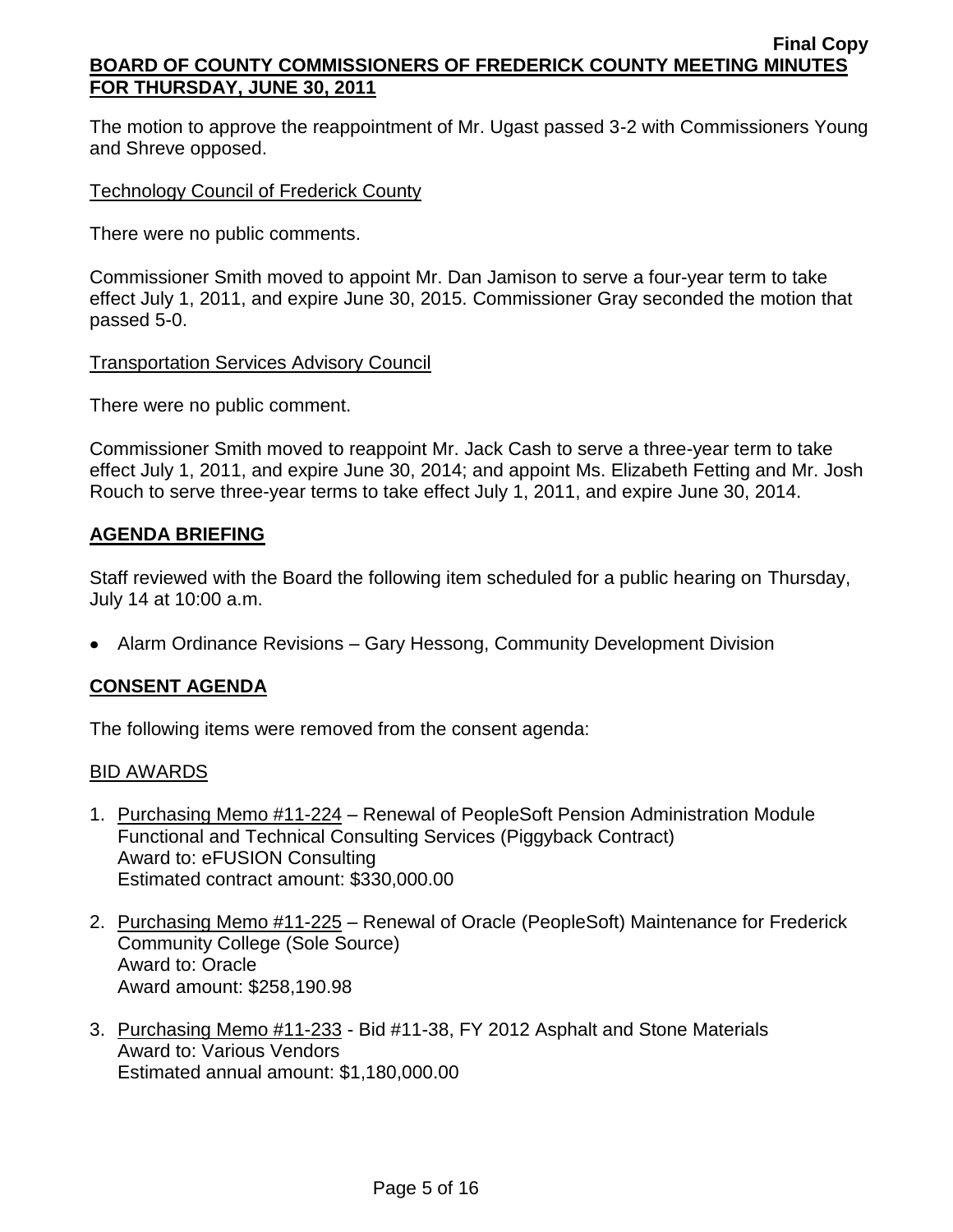## CHANGE ORDER

1. User-Requested Ventilator Design Changes for Citizens Care and Rehabilitation Center / Montevue Assisted Living, Design Change Order No. 31 – Sue Barthol, Public Works **Division** 

The following items were presented on the consent agenda:

### BID AWARDS

- 1. Purchasing Memo #11-219 Renewal of Hanson Software Maintenance for FY 2012 Award to: Hanson Award amount: \$61,211.94
- 2. Purchasing Memo #11-221 Renewal of Geographic Information System Software **Maintenance** Award to: Environmental Systems Research Institute Award amount: \$47,593.14
- 3. Purchasing Memo #11-222 Renewal of MUNIS Software Maintenance Award to: Tyler Technologies Award amount: \$110,732.13
- 4. Purchasing Memo #11-223 Renewal of Law Enforcement and Public Safety Software Maintenance Services for FY 2012 Award to: Intergraph Security Award amount: \$184,104.00
- 5. Purchasing Memo #11-229 Renewal of Dental Insurance Plan Award to: United Concordia Award amount: \$91,800.00
- 6. Purchasing Memo #11-230 Renewal for As-Needed Travel Forecasting and Analysis Award to: Cambridge Systematics, Inc. Award amount: Not to exceed \$15,000.00
- 7. Purchasing Memo #11-231 Everbridge Emergency Notification System Award to: Everbridge Award amount: Grant funded for the first year
- 8. Purchasing Memo #11-235 Extension of Actuarial Consulting Services Contract for the Frederick County Employees Retirement Plan Award to: Mercer, Inc. Estimated award amount: \$100,000.00

## BOARD OF EDUCATION CURRENT EXPENSE FUND AMENDMENTS

- 1. #7-11
- 2. #8-11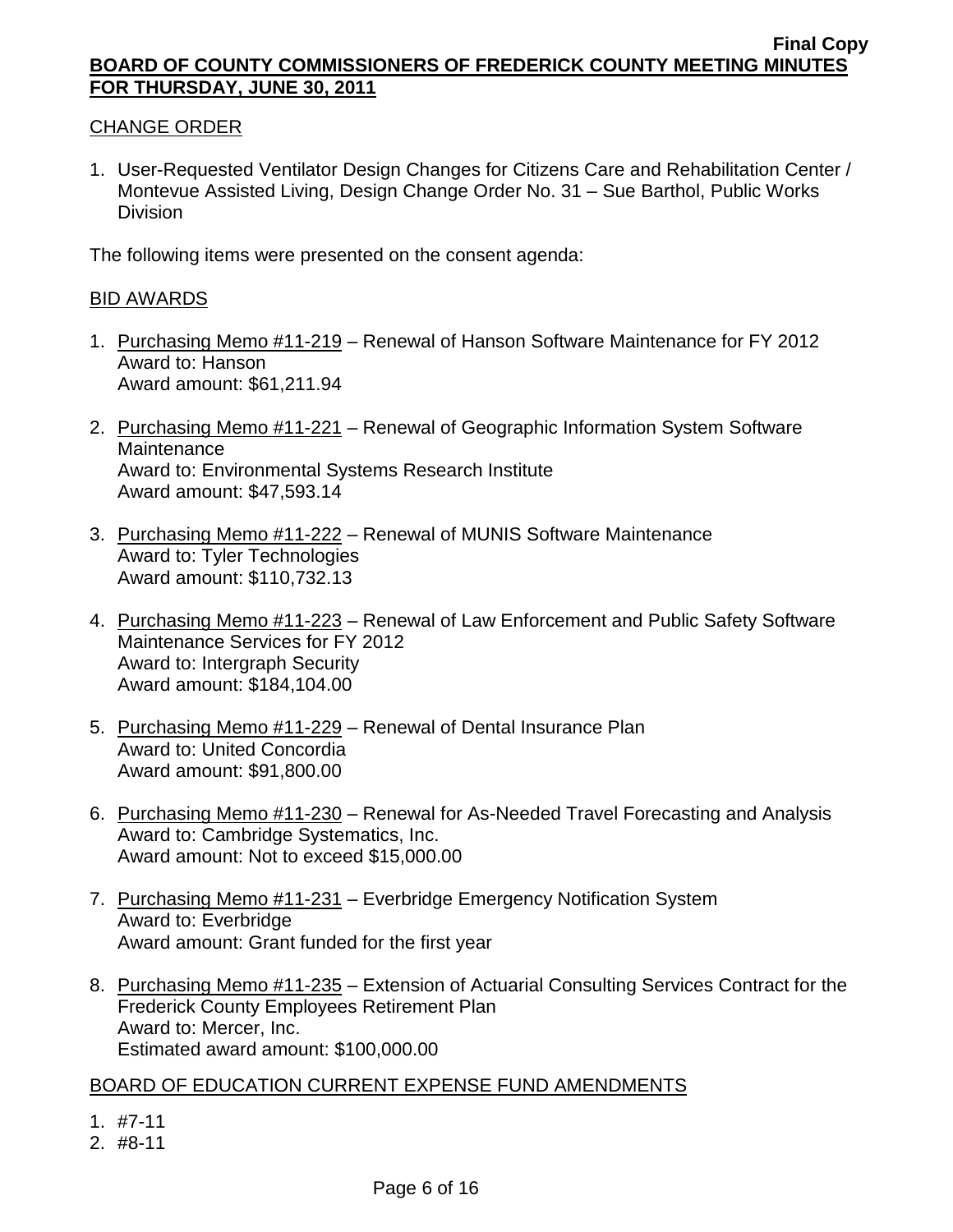# GRANTS

- U.S. Department of Justice 2011 Bulletproof Vest partnership (BVP) Grant Program Marty Gallagher, Sheriff's Office
- FFY 2012 Byrne Justice Assistance Grant Program Interlocal Agreement between The City of Frederick and Frederick County – Marty Gallagher, Sheriff's Office
- Department of Social Services Summer Jobs Agreement for Youth Receiving Temporary Cash Assistance and /or Medical Assistance – Laurie Holden, Citizens Services Division
- Department of Social Services Summer Jobs Agreement for Youth Transitioning from Foster Care – Laurie Holden, Citizens Services Division

# MISCELLANEOUS

1. Maryland Department of Agriculture Noxious Weed Control Agreement – Kelly Weaver, Finance Division

Commissioner Smith moved to approve the consent agenda as amended. Commissioner Delauter seconded the motion that passed 5-0.

# **ADMINISTRATIVE BUSINESS**

# **Purchasing Memo #11-224 – Renewal of PeopleSoft Pension Administration Module Functional and Technical Consulting Services (Piggyback Contract)**

Mr. Mitch Hose and Ms. Tracy Lobuts, Human Resources Division, commented on the purchasing request.

## **Purchasing Memo #11-225 – Renewal of Oracle (PeopleSoft) Maintenance for Frederick Community College (FCC) (Sole Source)**

Ms. Sherry Weakly and Ms. Lori Rounds, FCC, commented on the purchasing request.

# **Purchasing Memo #11-233 - Bid #11-38, FY 2012 Asphalt and Stone Materials**

Mr. Robert Shen, Public Works Division, and Mr. Hal Good, Finance Division, commented on the purchasing request.

Commissioner Smith moved to table Purchasing Memo #11-233 until the July 14 Board meeting, to allow staff to clarify the item. Commissioner Delauter seconded the motion that passed 5-0.

# **User-Requested Ventilator Design Changes for Citizens Care and Rehabilitation Center (CCRC)/ Montevue Assisted Living, Design Change Order No. 31 – Sue Barthol, Public Works Division**

Collier Baird, CCRC/Montevue Assisted Living, and Dave Ennis, Public Works Division, commented on the design changes.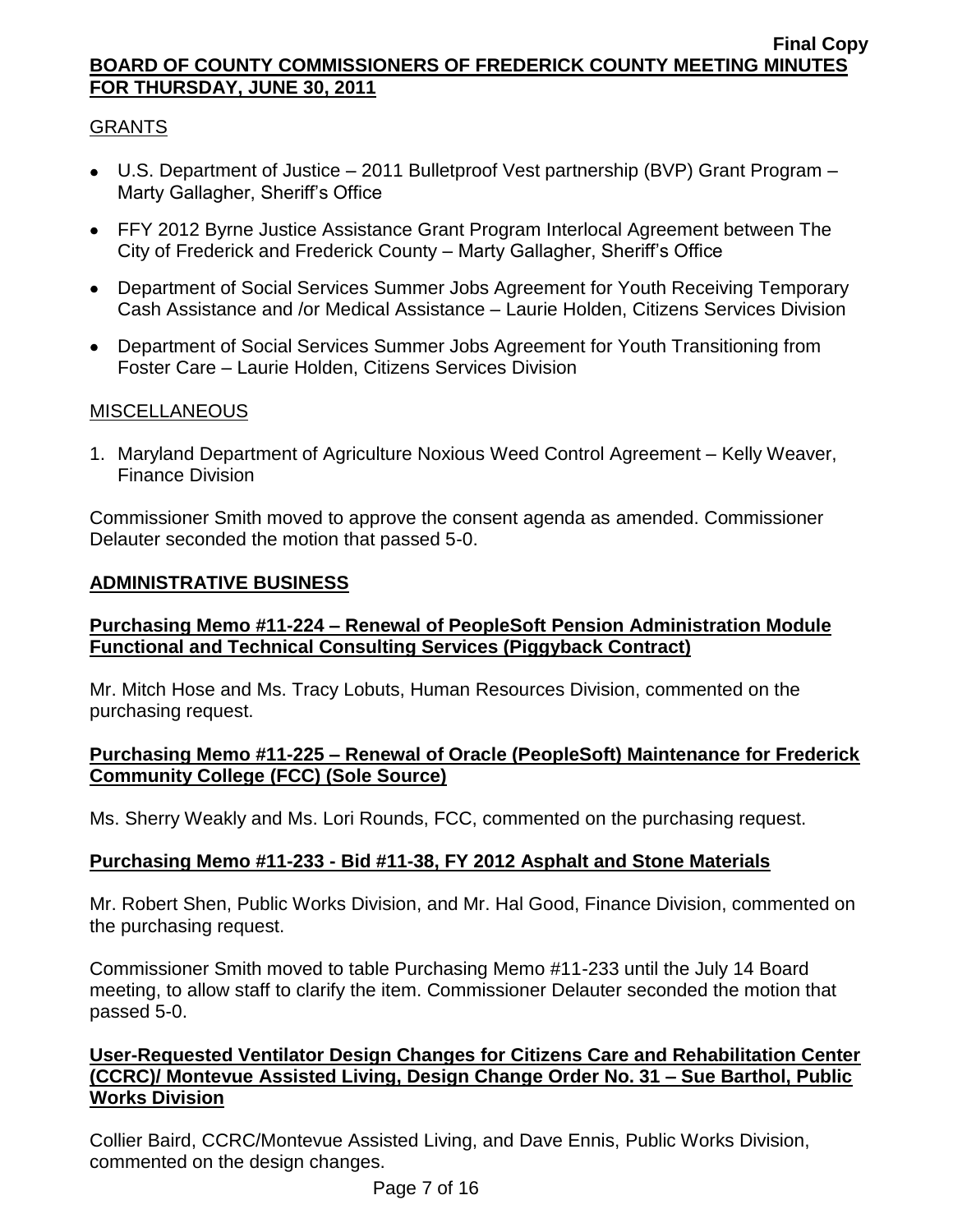(Commissioner Young passed the gavel to Commissioner Smith and left the meeting.)

Commissioner Shreve moved to approve Purchasing Memos #11-224 and 11-225 and Change Order No. 31. Commissioner Delauter seconded the motion that passed 4-0 with Commissioner Young absent.

### **Approval of Board of County Commissioners' Meeting Minutes**

Commissioner Gray moved to approve the following meeting minutes:

- Thursday, May 5, 2011 Closed Session (As Amended)  $\bullet$
- Tuesday, May 17, 2011 Evening  $\blacklozenge$
- Thursday, May 19, 2011  $\blacklozenge$
- Thursday, May 19, 2011 Closed Session
- Thursday, May 26, 2011
- Thursday, May 26, 2011 Closed Session
- Thursday, June 2, 2011
- Thursday, June 2, 2011 Closed Session
- Tuesday, June 7, 2011 Evening
- Thursday, June 9, 2011  $\blacklozenge$
- Thursday, June 9, 2011 Closed Session  $\bullet$
- Thursday, June 16, 2011  $\bullet$

Commissioner Shreve seconded the motion that passed 4-0 with Commissioner Young absent.

(Commissioner Young returned to the meeting and Commissioner Smith passed the gavel back to him.)

## **Bid Awards – Hal Good, Finance Division**

Purchasing Memo #11-226 – Renewal of Oracle (PeopleSoft) Maintenance for Cash and Deal Management in Support of Treasury Functions (Sole Source)

Commissioner Smith moved to approve the purchasing memo as requested. Commissioner Gray seconded the motion that passed 5-0.

(Commissioner Delauter left the meeting.)

Purchasing Memo #11-228 – Bid #11-28, Portable and Vaulted Toilet Service

Mr. Paul Dial, Parks and Recreation Division, commented on the request.

Commissioner Smith moved to approve the purchasing memo as requested. Commissioner Shreve seconded the motion that passed 4-0 with Commissioner Delauter absent.

(Commissioner Delauter returned to the meeting.)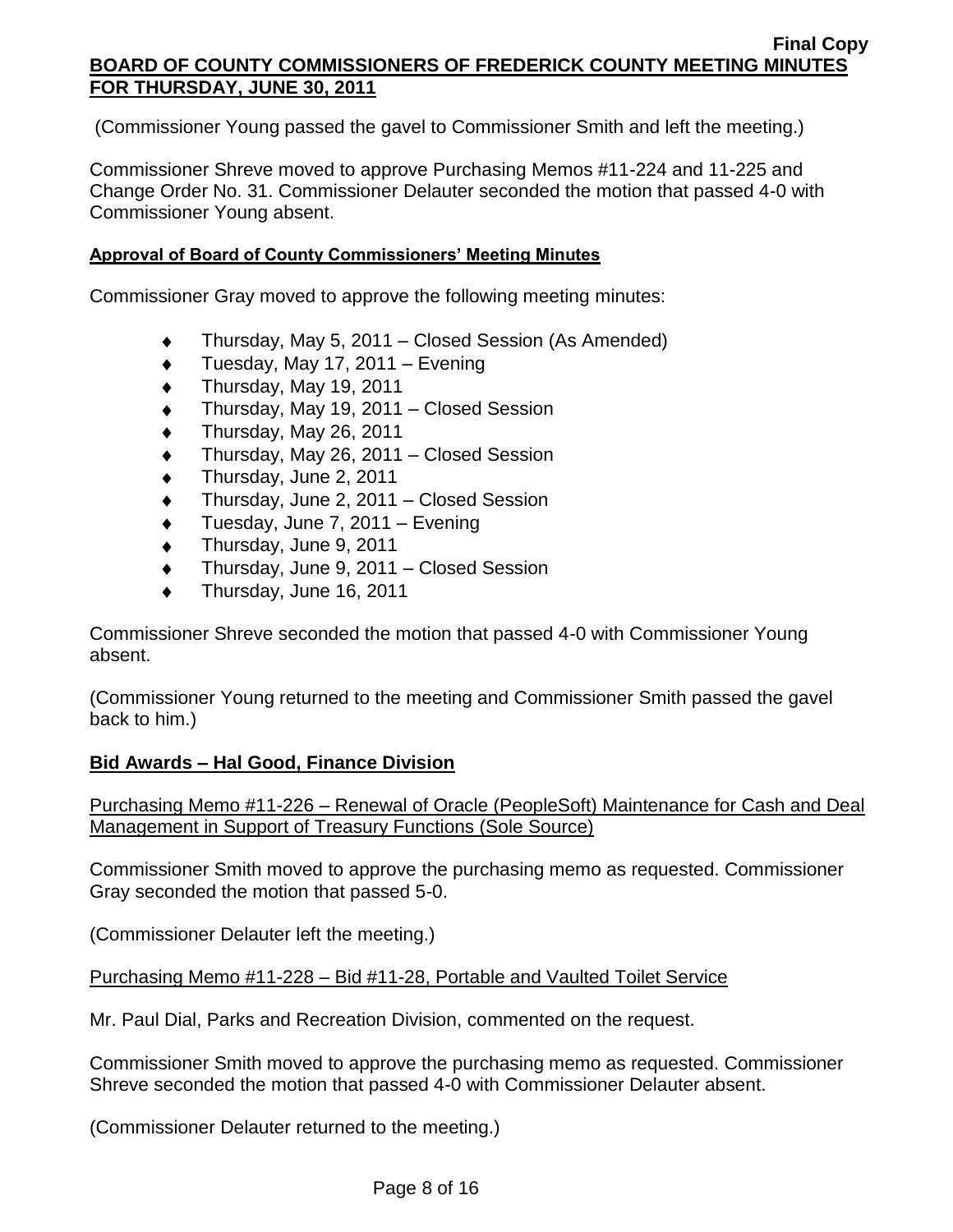Purchasing Memo #11-232, Purchase and Installation of Security Equipment for the **Courthouse** 

Deputy Dana Hubble, Sheriff's Office, commented on the request.

Commissioner Smith moved to approve the purchasing request as presented. Commissioner Shreve seconded the motion that passed 5-0.

# **Frederick County Charter Board Update and Request – Ken Coffey, Chair, Frederick County Charter Board**

Mr. Coffey gave a brief update to the Board on the Charter Board's progress. It was indicated the Board would consider funding a budget of up to \$25,000 to the Charter Board during the July 14 Board meeting.

## **Adoption of the Frederick County Board of Education's (BOE) FY 2012 Operating and Capital Budgets – Leslie Pellegrino, Frederick County Public Schools**

Ms. Pellegrino presented the FY 2012 BOE budgets to the Board.

Commissioner Smith moved to approve the BOE FY 2012 Budgets as presented. Commissioner Gray seconded the motion that passed 5-0.

# **FY 2012 Intergovernmental Agreement for Reimbursed Positions in Department 9105 – Michael Demidenko, Department of Social Services (DSS)**

Mr. Demidenko and Mr. Riley Carpenter, DSS, commented on the intergovernmental agreement.

Commissioner Gray moved to approve the intergovernmental agreement as presented. Commissioner Smith seconded the motion that passed 5-0.

# **Update of Frederick County Public Schools (FCPS) Weather Warning Process – Jack Markey, Emergency Management Division**

Mr. Markey and Mr. Cliff Cornwell, FCPS, briefed the Board on the new policy regarding weather emergencies.

It was indicated the policy would be released to the public

No action was taken as the item was informational.

## **Request for Funding for the Thurmont Senior Center – Commissioner Blaine Young**

Commissioner Smith moved to approve the one time request of \$6,000 to the Thurmont Senior Center and the subsequent budget transfer. Commissioner Delauter seconded the motion that passed 5-0.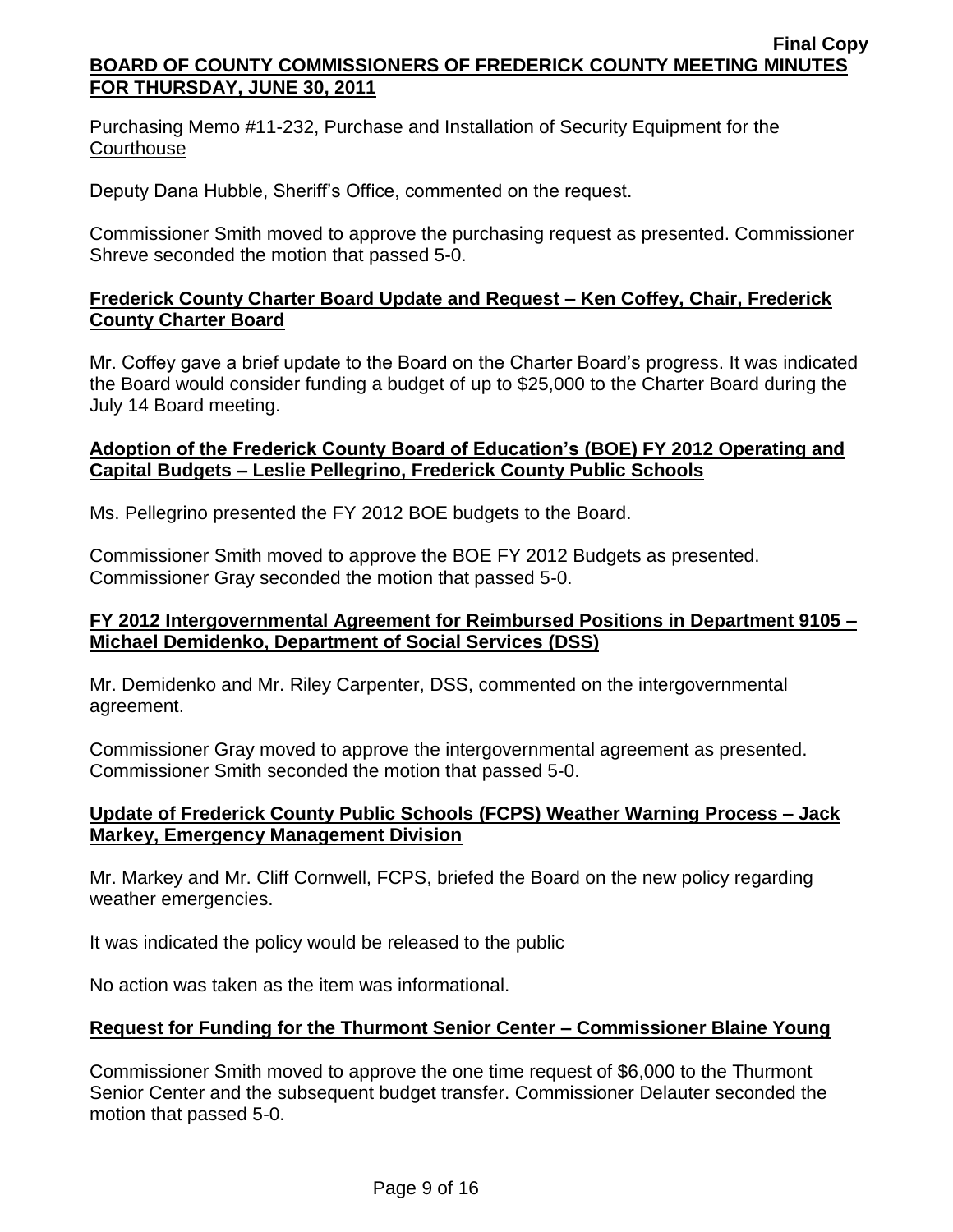### **COMMISSIONER COMMENTS**

Commissioner Smith suggested possibly splitting the weekly Board meetings into two sessions when the agenda is lengthy.

Commissioner Delauter addressed some remarks made recently in a letter from the Friends of Frederick County.

### **PUBLIC COMMENTS**

None.

## **QUESTIONS – PRESS**

None.

## **CLOSED SESSION**

Commissioner Smith moved to go into closed session at 3:30 p.m. in accordance with Maryland Annotated Code State Government Article § 10-508(a) (1) To discuss: (i) The appointment, employment, assignment, promotion, discipline, demotion, compensation, removal, resignation, or performance evaluation of appointees, employees, or officials over whom it has jurisdiction; or (ii) Any other personnel matter that affects one or more specific individuals; (3) To consider the acquisition of real property for a public purpose and matters directly related thereto; and (7) To consult with counsel to obtain legal advice on a legal matter and (8) To consult with staff, consultants, or other individuals about pending or potential litigation. Commissioner Shreve seconded the motion that passed 5-0.

## **ADJOURN**

The meeting adjourned at 2:00 p.m.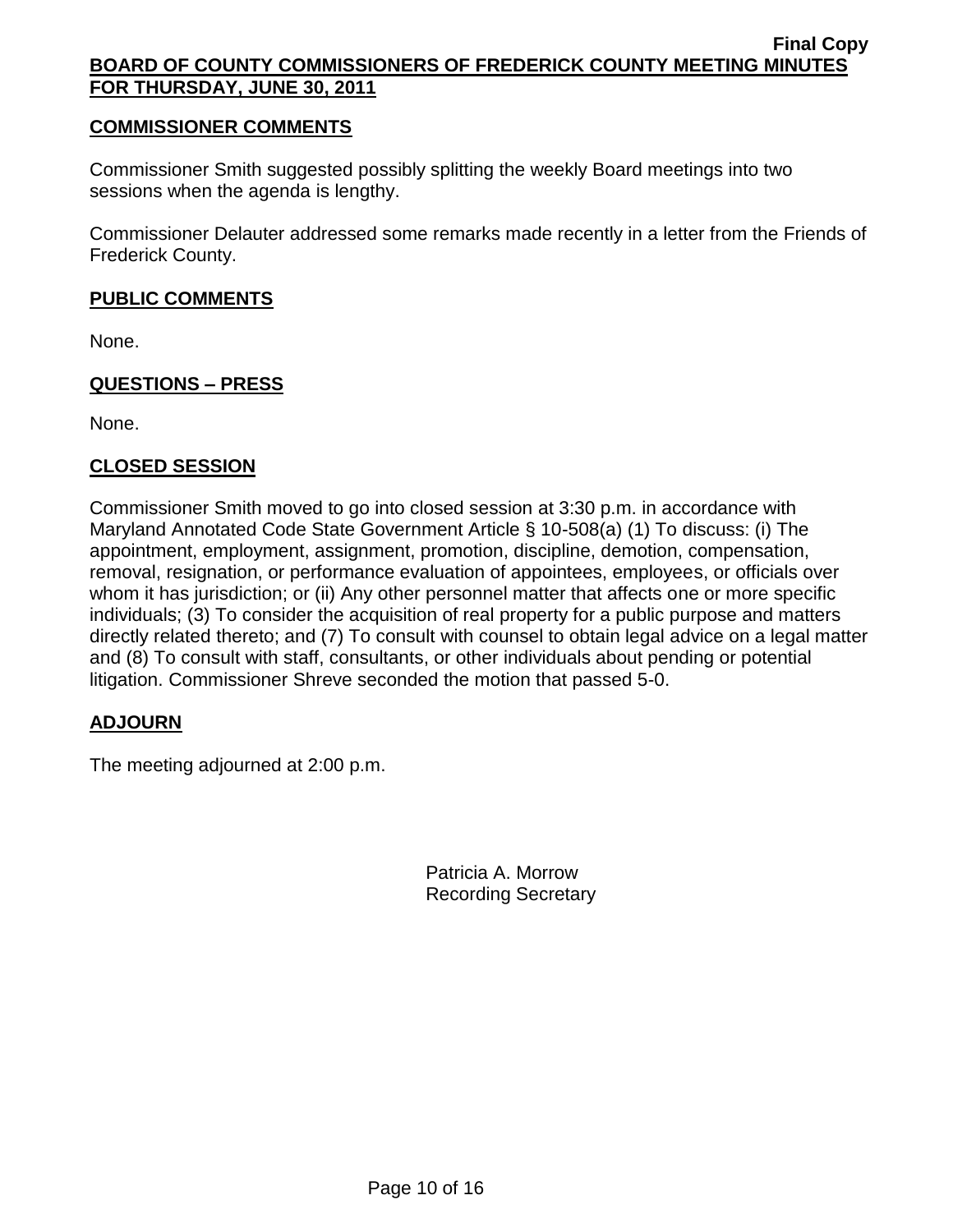# **FORM OF STATEMENT FOR CLOSING THE MEETING OF THURSDAY, JUNE 30, 2011**

# **STATUTORY AUTHORITY TO CLOSE SESSION**

### **State Government Article §10-508(a):**

(1) To discuss: (i) The appointment, employment, assignment, promotion, discipline, demotion, compensation, removal, resignation, or performance evaluation of appointees, employees, or officials over whom it has jurisdiction; or (ii) Any other personnel matter that affects one or more specific individuals.

### **Motion:**

Commissioner Smith moved to go into closed session in accordance with Maryland Annotated Code State Government Article §10-508(a) (1) To discuss: (i) The appointment, employment, assignment, promotion, discipline, demotion, compensation, removal, resignation, or performance evaluation of appointees, employees, or officials over whom it has jurisdiction; or (ii) Any other personnel matter that affects one or more specific individuals. Commissioner Shreve seconded the motion that passed 5-0.

## **Time and Location:**

3:35 p.m. – Third Floor Meeting Room, Winchester Hall

## **Topic to be Discussed:**

To consider applicants for the Frederick County Board of Appeals.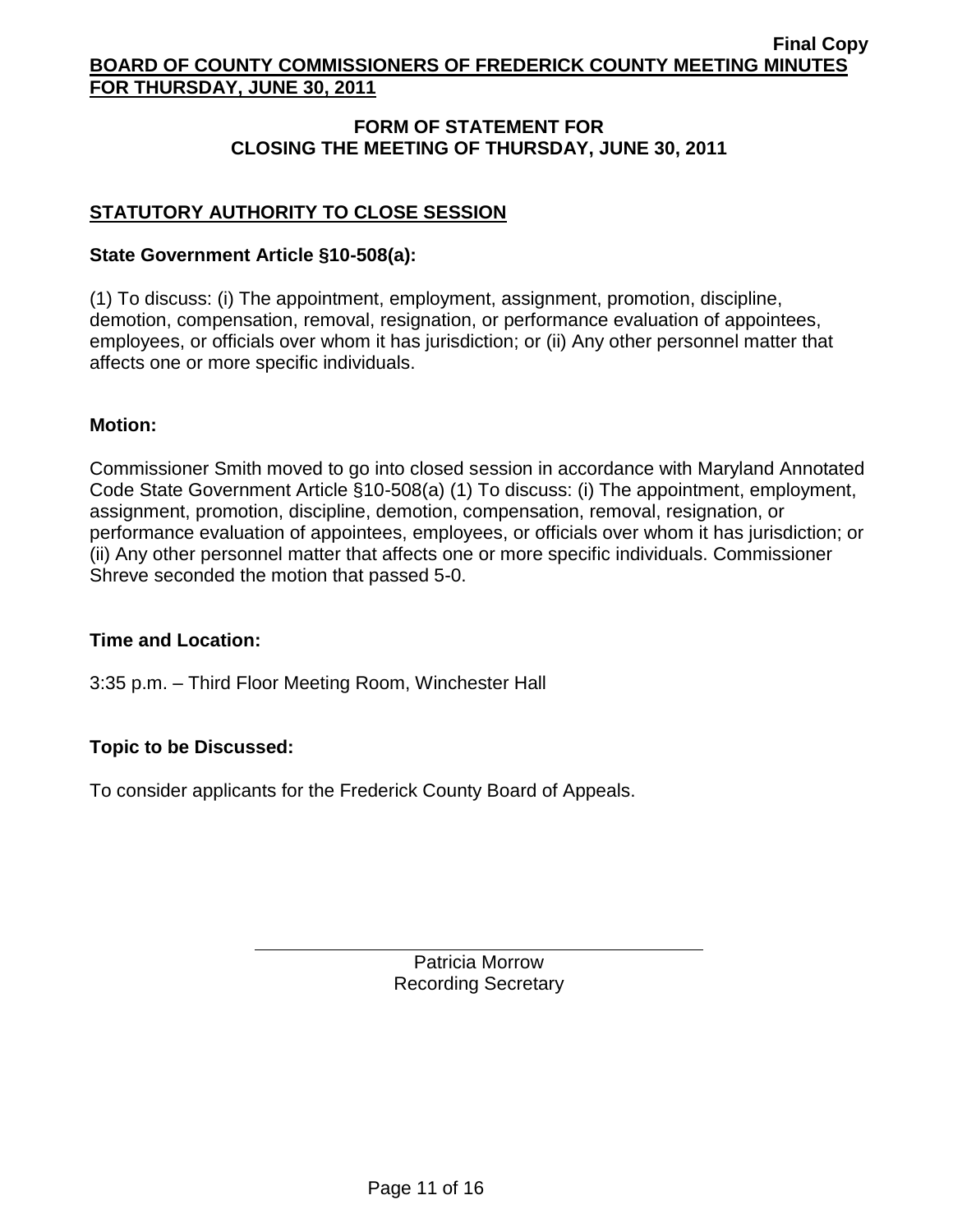## **FORM OF STATEMENT FOR MINUTES OF NEXT OPEN MEETING ON TUESDAY, JULY 12, 2011, FOLLOWING THE CLOSED MEETING OF THURSDAY, JUNE 30, 2011**

# **STATUTORY AUTHORITY TO CLOSE SESSION**

### **State Government Article §10-508(a):**

(1) To discuss: (i) The appointment, employment, assignment, promotion, discipline, demotion, compensation, removal, resignation, or performance evaluation of appointees, employees, or officials over whom it has jurisdiction; or (ii) Any other personnel matter that affects one or more specific individuals.

## **Motion:**

Commissioner Smith moved to go into closed session in accordance with Maryland Annotated Code State Government Article §10-508(a) (1) To discuss: (i) The appointment, employment, assignment, promotion, discipline, demotion, compensation, removal, resignation, or performance evaluation of appointees, employees, or officials over whom it has jurisdiction; or (ii) Any other personnel matter that affects one or more specific individuals. Commissioner Delauter seconded the motion that passed 5-0.

## **Time and Location:**

3:35 p.m. – Third Floor Meeting Room, Winchester Hall

## **Others in Attendance:**

D. Dunn, J. Mathias, J. Grossnickle and P. Morrow.

## **Topic Discussed:**

To consider applicants for the Frederick County Board of Appeals.

### **Action Taken:**

The Board voted to approve the appointment of two of the applicants to fill the two vacancies on the Frederick County Board of Appeals.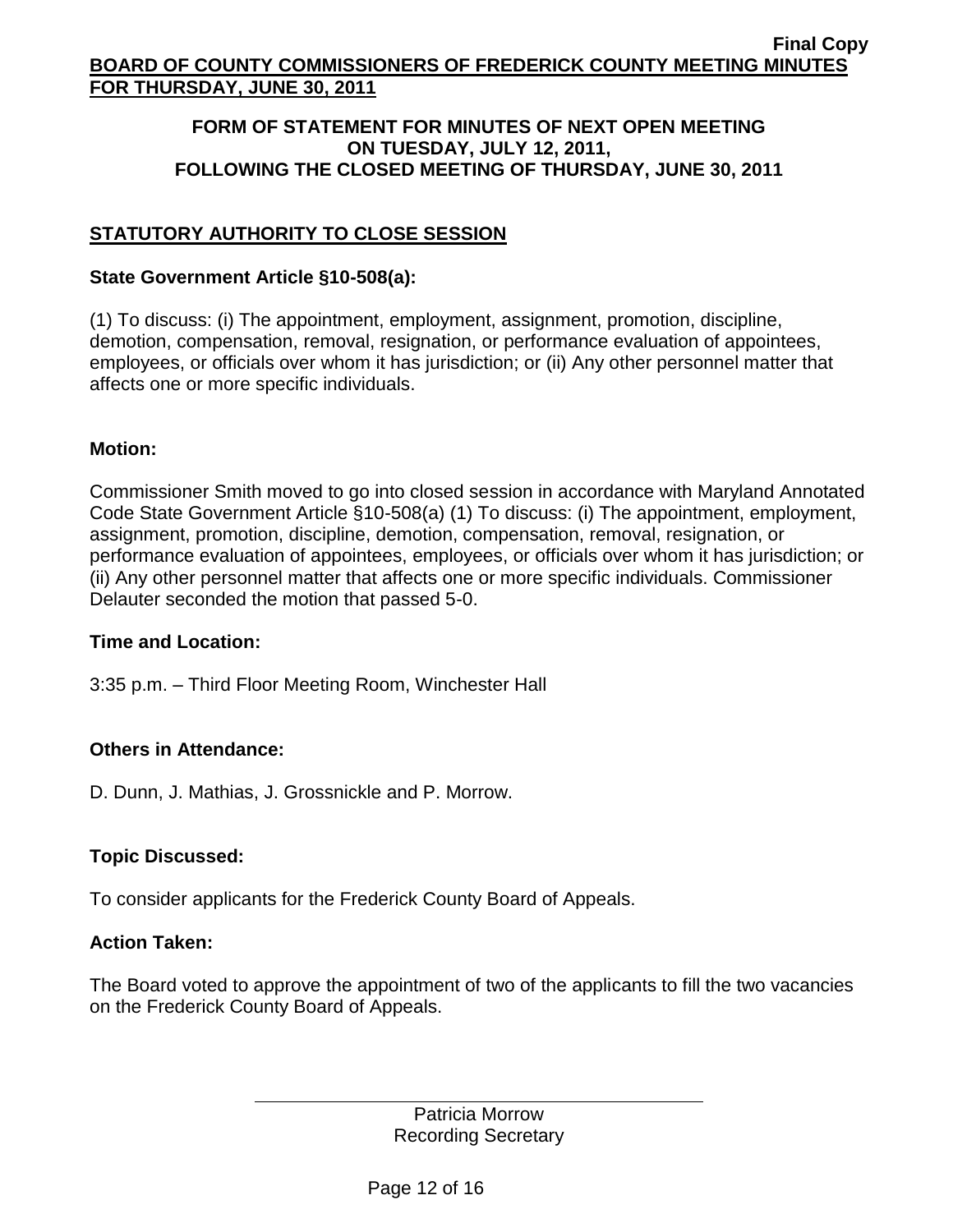# **FORM OF STATEMENT FOR CLOSING THE MEETING OF THURSDAY, JUNE 30, 2011**

# **STATUTORY AUTHORITY TO CLOSE SESSION**

### **State Government Article §10-508(a):**

(3) To consider the acquisition of real property for a public purpose and matters directly related thereto.

### **Motion:**

Commissioner *S*mith moved to go into closed session in accordance with Maryland Annotated Code State Government Article §10-508(a) (3) To consider the acquisition of real property for a public purpose and matters directly related thereto. Commissioner Shreve seconded the motion that passed 5-0.

### **Time and Location:**

3:35 p.m. – Third Floor Meeting Room, Winchester Hall

## **Topic to be Discussed:**

To discuss the acquisition of real property for county parks purposes.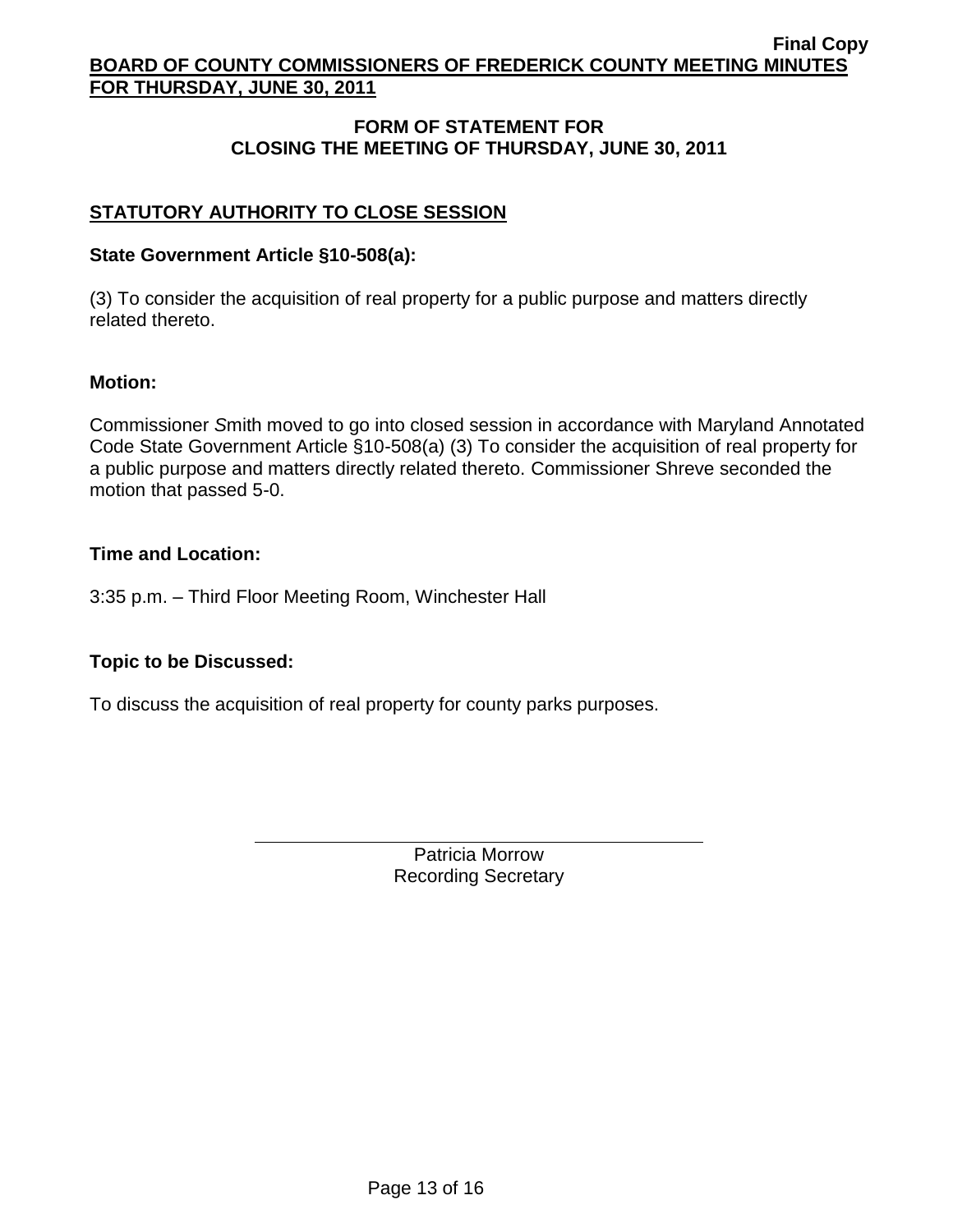### **FORM OF STATEMENT FOR MINUTES OF NEXT OPEN MEETING ON TUESDAY, JULY 12, 2011, FOLLOWING THE CLOSED MEETING OF THURSDAY, JUNE 30, 2011**

# **STATUTORY AUTHORITY TO CLOSE SESSION**

### **State Government Article §10-508(a):**

(3) To consider the acquisition of real property for a public purpose and matters directly related thereto.

### **Motion:**

Commissioner Smith moved to go into closed session in accordance with Maryland Annotated Code State Government Article §10-508(a) (3) To consider the acquisition of real property for a public purpose and matters directly related thereto. Commissioner Shreve seconded the motion that passed 5-0.

### **Time and Location:**

3:35 p.m. – Third Floor Meeting Room, Winchester Hall

## **Others in Attendance:**

D. Dunn, J. Mathias, M. Chomel, P. Dial, J. Kroll, B. Hicks and P. Morrow.

## **Topic Discussed:**

To discuss the acquisition of real property for county parks purposes.

### **Action Taken:**

The Board directed staff to reject the offer as presented.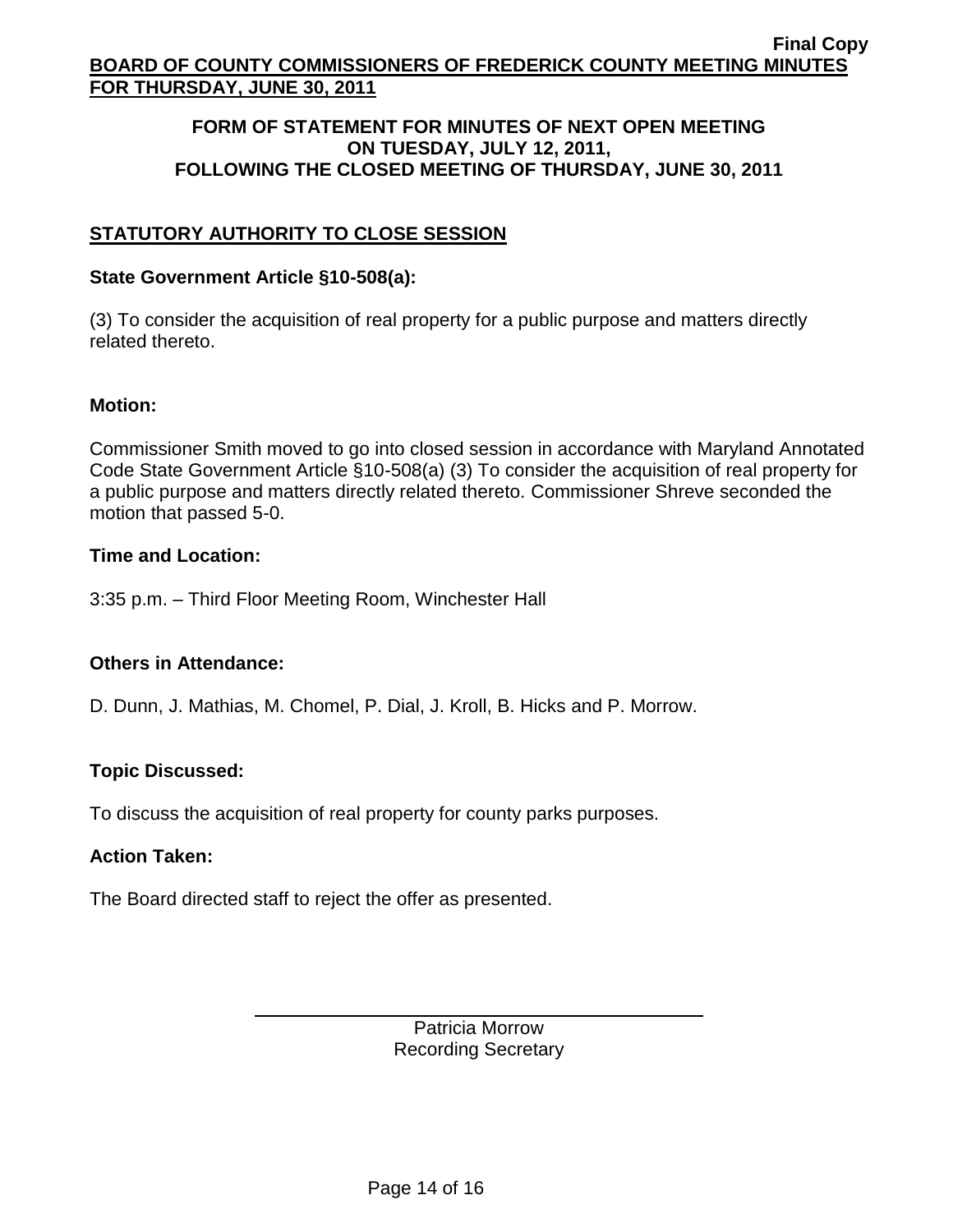# **FORM OF STATEMENT FOR CLOSING THE MEETING OF THURSDAY, JUNE 30, 2011**

# **STATUTORY AUTHORITY TO CLOSE SESSION**

# **State Government Article §10-508(a):**

(7) To consult with counsel to obtain legal advice on a legal matter and (8) To consult with staff, consultants, or other individuals about pending or potential litigation

# **Motion:**

Commissioner *S*mith moved to go into closed session in accordance with Maryland Annotated Code State Government Article §10-508(a) (7) To consult with counsel to obtain legal advice on a legal matter and (8) To consult with staff, consultants, or other individuals about pending or potential litigation. Commissioner Shreve seconded the motion that passed 5-0.

## **Time and Location:**

3:35 p.m. – Third Floor Meeting Room, Winchester Hall

# **Topic to be Discussed:**

To provide an update of and to discuss the possible resolution of pending lawsuits